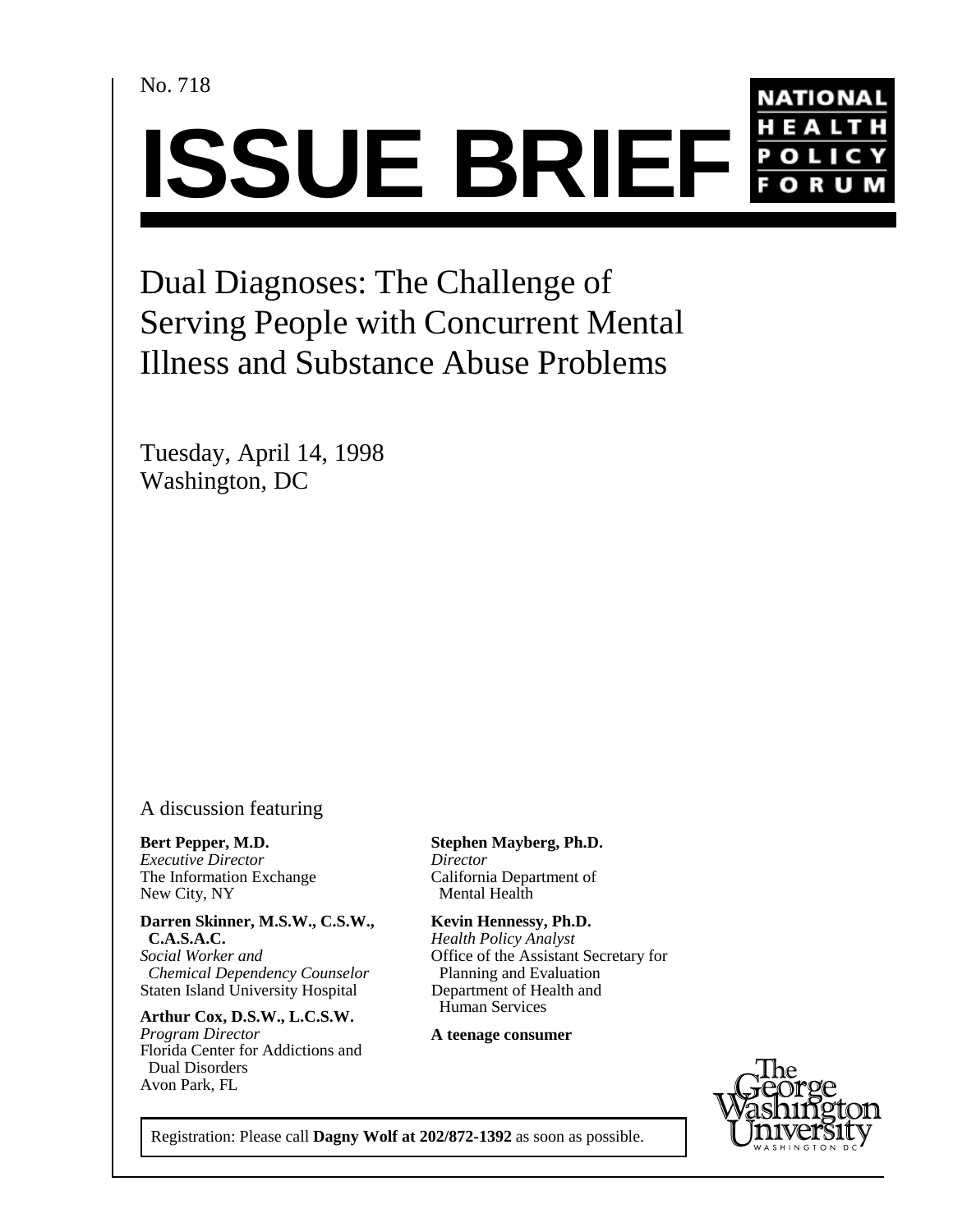# Dual Diagnoses

The past two decades have seen the discovery of a large group of Americans with co-occurring mental illness and substance abuse problems. Commonly called the "dually diagnosed" or those with "dual disorders," they are estimated to total as many as 10 million individuals in any 12-month period. $<sup>1</sup>$ </sup>

This population seems to have emerged at least in part as an unintended consequence of deinstitutionalization, which has exposed individuals who might previously have been sequestered in institutional settings to the stresses and risk factors of living in the community—including the widespread availability of alcohol and illicit drugs. While most would concur that deinstitutionalization has on balance been beneficial for the majority of people with mental illness insofar as it has led to more appropriate treatment, more normal living conditions, and less unnecessary restriction of their rights, it has not come without its offsetting costs. In addition, social and economic developments (such as the growth in the number of single-parent families, increased poverty among children, and the decreased availability of skilled and semiskilled jobs) seem to have contributed to increased comorbidity of mental illness and substance abuse.

Policymakers at all levels of government have many reasons to be interested in the dually diagnosed. This population is prone to homelessness and/or incarceration. Public authorities have historically protected juveniles, a group at special risk of developing dual disorders. And the dually diagnosed constitute a multiproblem population whose needs do not fit neatly into the categories or the service jurisdictions of most public and private agencies.

Even more compelling for policymakers is what has been discovered about the sequencing of mental illness and substance abuse in most of the dually diagnosed population. Typically, the mental illness sets in several years before the substance use disorder, and there is some evidence that substance abuse may constitute an attempt to relieve the pain and anxiety caused by mental illness through "self-medication." In 1990, this evidence led Darrel Regier, M.D., director of the National Institute of Mental Health's Division of Epidemiology and Services Research, and his colleagues to conclude the following:

Mental disorders must be addressed as a central part of substance abuse prevention efforts in this country. . . . The early recognition and treatment of mental

disorders is a promising primary prevention strategy for substance abuse that awaits empirical testing.<sup>2</sup>

Especially meaningful is evidence about the age of onset for the two disorders in the dually diagnosed population. The median age for the development of mental illness is 11, while the substance abuse diagnosis typically follows five to ten years later. This evidence seems to point to a "window of opportunity" for intervention in the lives of mentally ill adolescents. If their mental illness is diagnosed and treated sufficiently early, they may be prevented from becoming involved with either alcohol or other drugs, which, in turn, may also prevent exacerbation of their mental disorder.

There are, however, considerable barriers to effective intervention. In most states, funding for mental health services for children and adolescents is extremely limited, as chronic, seriously mentally ill patients, primarily adults, have become the priority population. Despite the enactment of the Mental Health Parity Act of 1996, which became effective January 1, 1998, stringent visit and day limits persist in most private insurance coverage for mental health. Managed care, with its emphasis on "medical necessity" criteria, also works to limit the availability of behavioral health care services. Problems caused by these basic funding barriers are further complicated by the well-documented failure of many primary care physicians to diagnose mental illness and substance abuse and the tendency of

## **ISSUE BRIEF**/No. 718

**Analyst/Writer** Richard E. Hegner

#### **National Health Policy Forum** 2021 K Street, NW, Suite 800 Washington, DC 20052 202/872-1390 202/862-9837 (fax)

nhpf@gwu.edu (e-mail) www.nhpf.org (Web site)

**Judith Miller Jones**, Director **Sandra M. Foote,** Co-Director **Karen Matherlee**, Co-Director **Michele Black**, Publications Director

**NHPF** is a nonpartisan education and information exchange for federal health policymakers.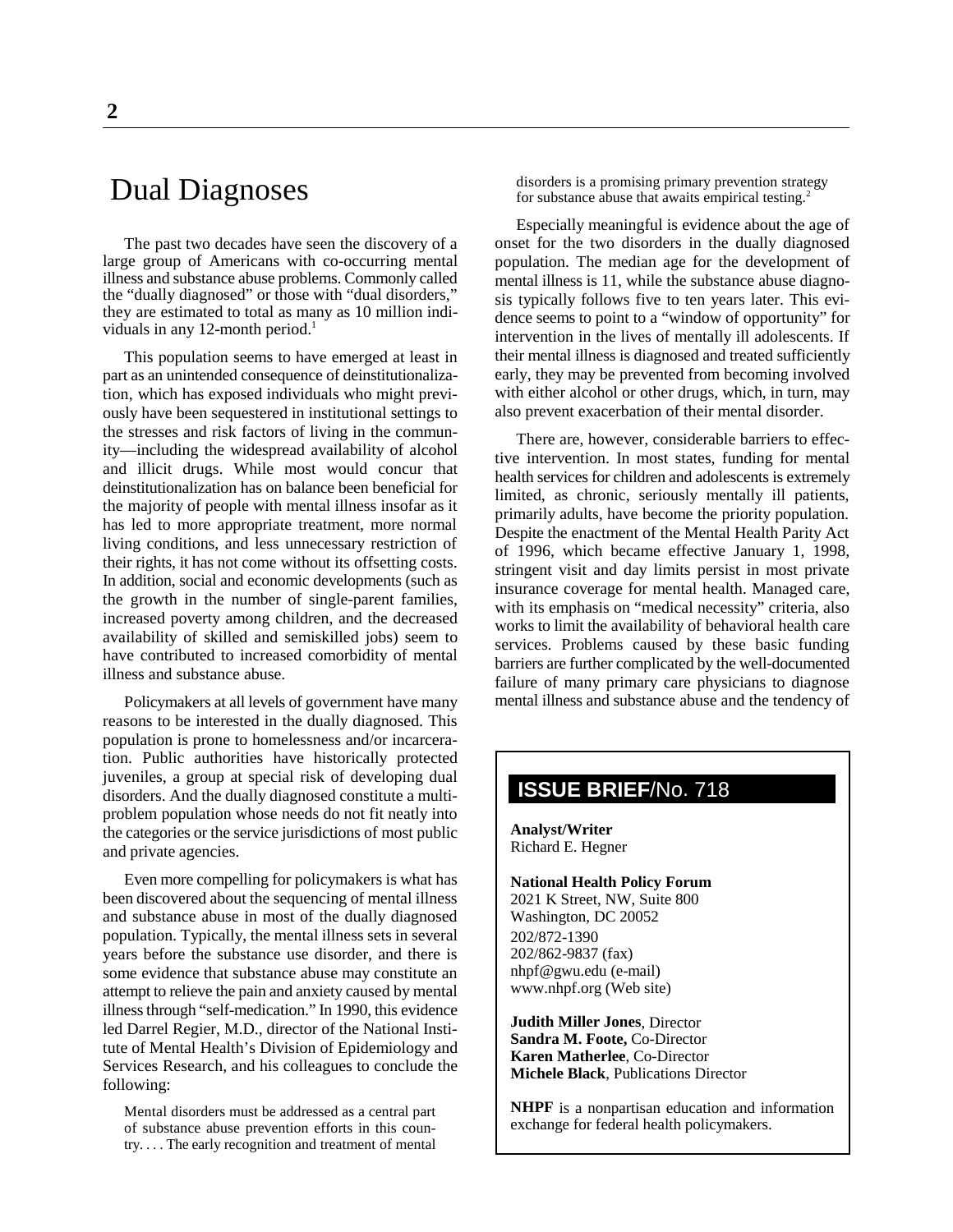even many mental health and substance abuse professionals to overlook co-occurring disorders.

For the population with "full-blown" co-occurring mental and substance use disorders, the obstacles seem only steeper. The mental health and substance abuse professions operate from disparate treatment paradigms. Few programs exist that offer integrated treatment for co-occurring disorders. Frequently, mental health programs tend to exclude those with active substance use disorders, and alcoholism and substance abuse programs tend to deny access to those with mental illness. As Robert Drake, M.D., of the New Hampshire-Dartmouth Psychiatric Research Center, and his colleagues recently described the situation:

With conceptualization of the dual-diagnosis problem came a clearer picture of the poor fit between dually diagnosed patients and the existing treatment system. Mental health and substance abuse services were provided in separate, parallel treatment streams that demonstrated little capacity to modify their programs and to cooperate with one another to individualize services for those with dual disorders. *As far as each stream was concerned, the dually diagnosed patient had one disorder too many* [emphasis added].3

release of a report on co-occurring disorders by the respondents in 34 states—they yielded remarkably National Advisory Council of the Substance Abuse and consistent findings about comorbidity. Mental Health Services Administration (SAMHSA) of the U.S. Department of Health and Human Services  $(DHHS)<sup>4</sup>$  It marks a propitious time to examine public policy affecting those with dual mental illness and substance abuse. The Forum meeting will review what is known about the this population, the phenomenon of comorbidity, and diagnosis and treatment of those with concurrent disorders. Attendant problems of homelessness and involvement with the criminal justice system will also be examined. Factors which have contributed to the co-occurrence of mental illness and substance abuse will be identified, as will professional and organizational barriers to accurate diagnosis and integrated treatment.

Finally, public policy implications of comorbidity will be discussed. The phenomenon of co-occurring mental and substance use disorders is an impediment to workforce participation—an important consideration in welfare reform, given the disproportionate concentration of the dually diagnosed in the poverty population. The evidence about the "window of opportunity" for intervention in the lives of adolescents has implications for states as they choose who is to be covered and what According to the NCS, the most common disorders

anced Budget Act of 1997. The likelihood that many patients served under state managed behavioral health care initiatives will have dual disorders should help shape decisions about how mental health and substance abuse services are to be carved out. Because so many dually diagnosed patients become involved in crime, intervening with timely treatment might also be seen as a crime prevention strategy.

#### **BACKGROUND**

#### **Data from Major Surveys**

This Forum session coincides with the expected focused on five geographic areas while the NCS had Most current data on the dually diagnosed population derive from two surveys conducted and analyzed over the past two decades—the Epidemiologic Catchment Area (ECA) Survey, the first wave of which was administered from 1980 to 1984,<sup>5</sup> and the National Comorbidity Survey (NCS), administered between 1990 and 1992.<sup>6</sup> Each explored the phenomenon of comorbidity among the general population. While the two surveys yielded somewhat different findings on the prevalence of specific mental disorders—which is not surprising since (among other differences) the ECA was

> Each survey's sample was limited to nonaged adults and those in their later teens. (The ECA's population was limited to those 18 to 64, while the NCS survey was restricted to those 15 to 54.) The NCS was a household survey in the strictest sense of the word; only the ECA dealt with institutionalized and homeless individuals. Except as noted, however, the data in this issue brief are from the NCS, the more recent of the two surveys and the one based on a more representative national sample.

> To begin with, the NCS found that psychiatric disorders of all kinds are more prevalent than previously believed; 48 percent of respondents reported a lifetime history of at least one disorder, and 29 percent indicated at least one disorder within the past 12 months. (A lifetime disorder is defined as one present at least once during the course of a person's life.) While the presence of a disorder does not necessarily connote major disability or impairment of daily functioning, the NCS finding does indicate that a sizable portion of the population have experienced some level of mental illness.

services are to be offered under the new State Child are major depression and alcohol dependence, report-Health Insurance Program enacted as part of the Bal- edly experienced on a lifetime basis by 17.1 percent and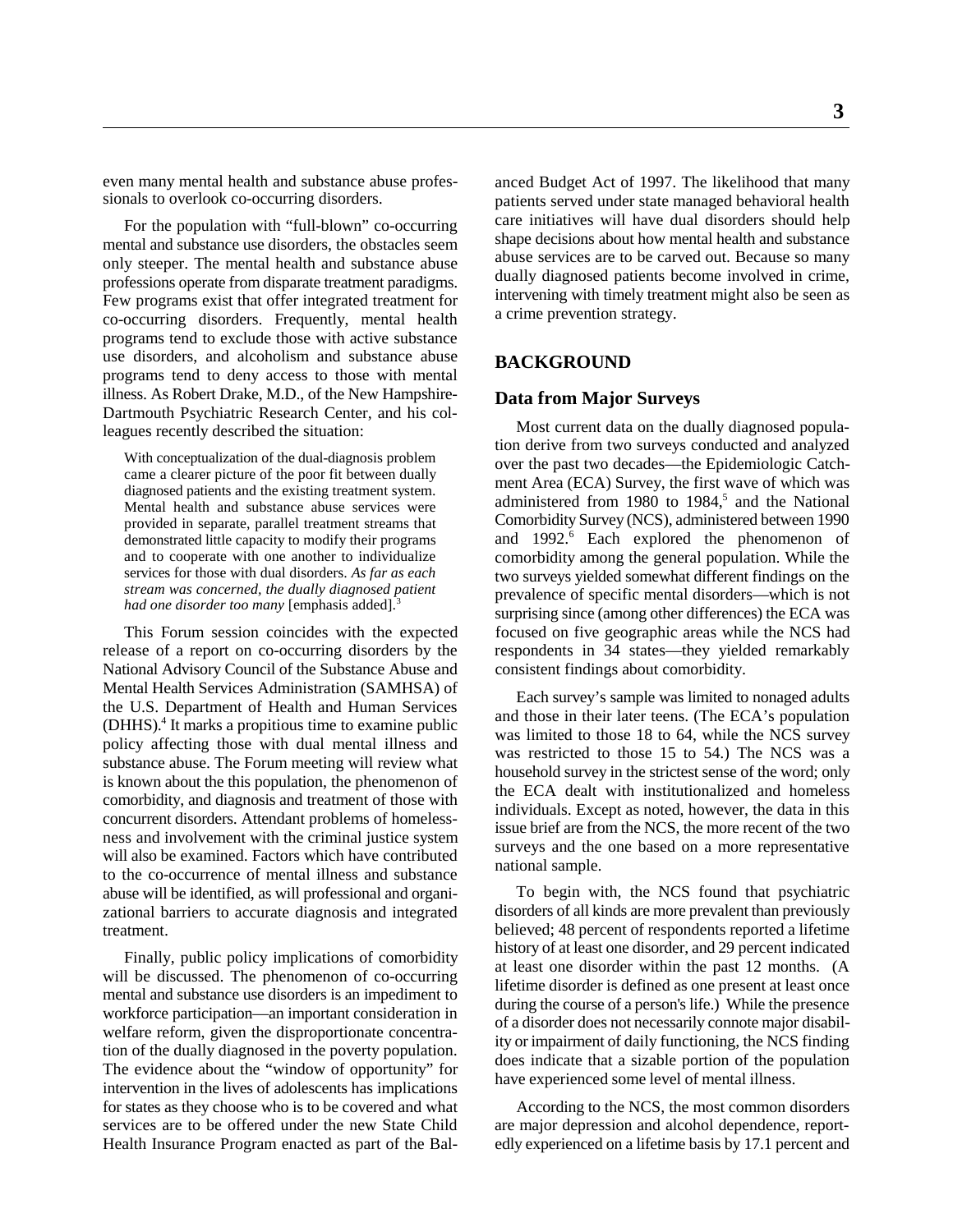common are social and simple phobias (13.3 percent may tend to underestimate both the extent of substance and 11.3 percent). Collectively, substance abuse and abuse and its co-occurrence with mental illness. anxiety disorders (including phobias) are somewhat more common than affective disorders (such as depression). Those reporting any lifetime substance abuse or dependence constituted 26.6 percent of the population, those with anxiety disorders 24.9 percent, and those with affective disorders 19.3 percent.

With respect to comorbidity—the co-occurrence of more than one disorder, not necessarily limited to mental illness and alcohol or drug disorders—56 percent of those with any disorders had two or more. Of these, 27 percent had only two disorders, while 29 percent had three or more. Total disorders were heavily concentrated—over half of all disorders found among those surveyed were concentrated in the group with three or more disorders, which constituted 14 percent of the total survey population. Extrapolated to the population as a whole, these findings mean that three million people with co-occurring disorders have at least three disorders, and one million have four or more.

Turning specifically to co-occurring mental illness and substance use disorders, 52 percent of those with lifetime alcohol abuse or dependence also had a lifetime mental disorder. (Thirty-six percent also had a lifetime nonalcohol drug use disorder.) Of those with a lifetime history of drug abuse or dependence, 59 percent had a lifetime mental disorder. (Seventy-one percent also had a lifetime alcohol use disorder.) Viewed from another angle, the NCS and other studies indicate that people with mental disorders are at least twice as likely to abuse alcohol and other drugs as people with no mental disorder. In other words, those with mental illness or substance use disorders are at high risk of co-occurring disorders that bring them into the dually diagnosed population.

Regier, who is a leader in the development and interpretation of the ECA, and his colleagues placed these relationships in a broader epidemiological context, which helps explain the interrelationships at work here:

Since in the general population mental disorders are more prevalent than alcohol disorders, which in turn are more prevalent than other drug disorders, there is a natural statistical tendency for the rates of co-occurring disorders to be higher in alcohol treatment than in mental health treatment settings, and highest in other drug abuse patient populations.<sup>7</sup>

Because the assessments of substance abuse are based on self-reporting, and the tendency to underreport

14.1 percent of the population, respectively. Next most substance abuse is significant, both the NCS and ECA

The NCS indicates that comorbid psychiatric orders are both more severe and more chronic than purely psychiatric disorders. Nonetheless, only a minority of those with co-occurring disorders are in treatment. (Partly because they are so seriously ill, however, they are more likely to get treatment than those who experience only one disorder within a 12-month period.) Even among the group with three or more disorders, only half are receiving any kind of treatment. Furthermore, most of those in treatment are receiving only general medical attention, not specialized mental health or substance abuse treatment.

As noted above, the NCS also seems to indicate a significant sequencing in the comorbidity of mental illness and substance use disorders. For almost 90 percent of NCS respondents with such comorbidity, the mental disorder develops first. Furthermore, for the vast majority of dually diagnosed individuals, the mental illness sets in during their adolescent years. Typically, the subsequent addictive disorder develops within five to ten years. Median age of onset for the mental illness is 11, while the median age of subsequent onset for an addictive disorder is 21. This period represents the "window of opportunity" for preventive intervention noted above. Obviously, the size of the window varies with the individual.

#### **Comorbidity, Causality, and Relapse**

The fact that co-occurring substance use disorders typically follow the onset of mental disorders should not be interpreted to connote a causal relationship. As Ronald Kessler, Harvard professor of health care policy and coordinator of the NCS, and his colleagues cautioned in a recent article: "It is important to recognize that neither temporal order nor prediction can be taken to imply causal priority."<sup>8</sup> Ultimately, only longitudinal surveys can confirm or disprove causality, and they have not yet been undertaken.

In the National Advisory Council report to SAMHSA, it is noted that at least four relationships are possible between co-occurring disorders:

- One may directly cause the other.
- One may indirectly lead to the other (for example, through self-medication).
- They may develop from different causes, but interact with each other.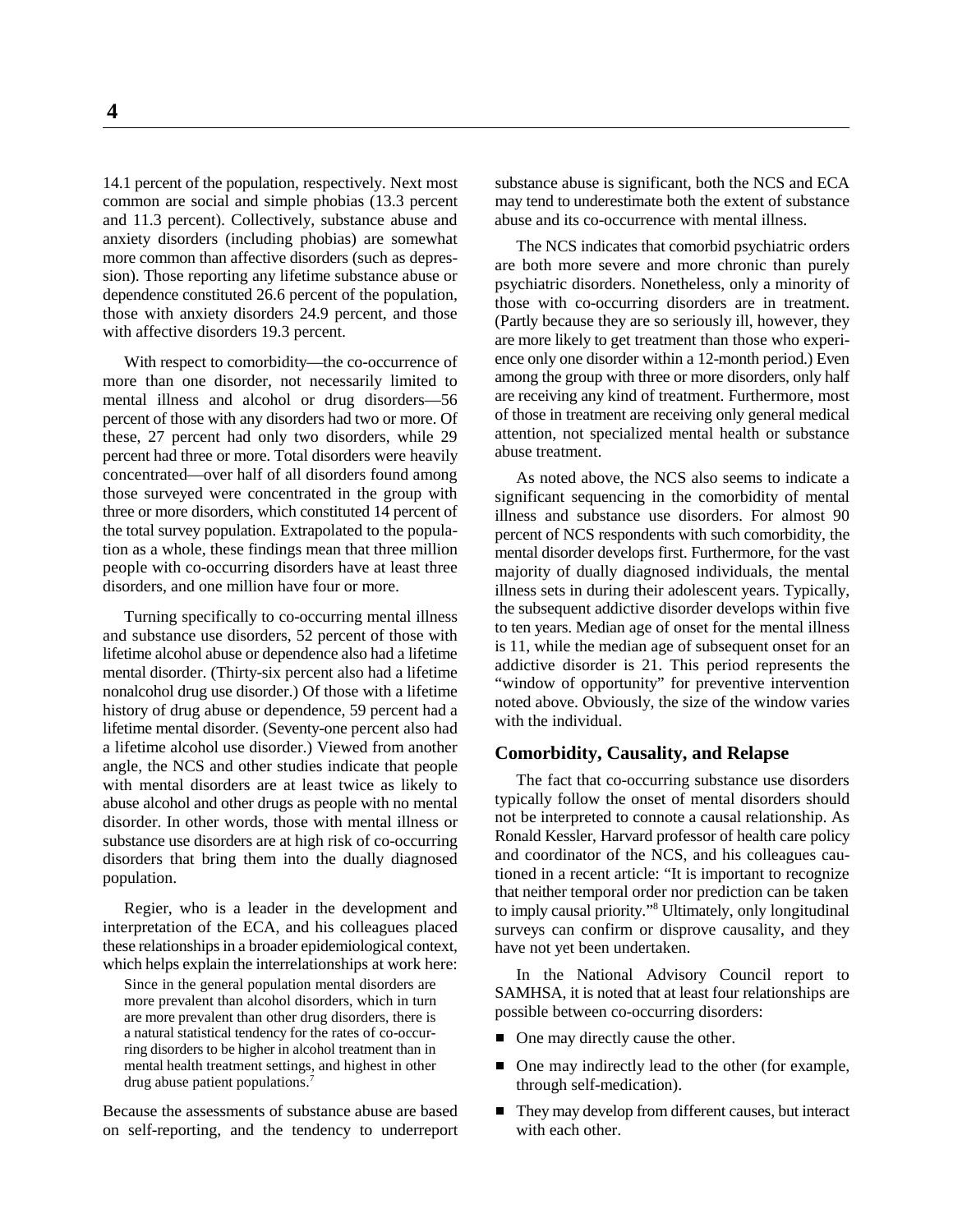While more research is needed to determine the causal relationship between co-occurring mental and substance use disorders, there seems to be sufficiently strong evidence to indicate the importance of mental health intervention as a strategy to prevent subsequent onset of substance dependence or abuse and to reduce the likelihood that the underlying mental illness will be worsened by concurrent substance use disorders. The importance of preventive intervention seems especially clear for the adolescent population.

Research has shown that dually diagnosed people have a tendency to relapse. Drake and colleagues have pointed out: "Severely mentally ill patients followed in the community for one year had higher rates of rehospitalization if they were dually diagnosed. Substance abuse tends to persist among those with severe mental illness." Similarly, the SAMHSA National Advisory Council report on comorbidity underscores the risk of relapse in this population:

The most common cause of psychiatric relapse today [in the dually diagnosed population] is the use of alcohol, marijuana, and cocaine. The most common cause of relapse to substance use/abuse today is untreated psychiatric disorder.

Given these relationships, appropriate, timely treatment of comorbid conditions can also be regarded as a form of secondary prevention.

Any discussion of the seemingly recent comorbidity phenomenon would be incomplete without Kessler's cautionary note that it may in part actually reflect the increasing sophistication of the diagnostic tools available to clinicians:

Although a number of recent studies...have been consistent with the NCS in showing that there is substantial lifetime and episode comorbidity among psychiatric disorders, controversy exists concerning the extent to which these results are, at least in part, artifacts of the recently developed diagnostic systems used to operationalize psychiatric disorders. . . . These systems . . . dramatically increased the number of diagnostic categories and reduced the number of exclusion criteria, resulting in the assignment of multiple diagnoses to many people who would previously have received only a single diagnosis.9

The *Diagnostic and Statistical Manual of Mental Disorders* (DSM), the diagnostic gold standard published by the American Psychiatric Association, has undergone two major revisions in the past two decades.

A common, independent factor (such as childhood What are now considered co-occurring disorders may emotional trauma) may cause both. have been lumped together under common diagnostic categories in the not-too-distant past. This point is not meant to minimize the importance of co-occurrence, but to assist in explaining this phenomenon, especially in a historical context.

#### **Dual Diagnoses, Homelessness, and Crime**

Not surprisingly, having co-occurring mental and substance use disorders places an individual at greater jeopardy of a marginal social existence. Kessler has identified the following proximate risk factors associated with general comorbidity of any type included in the NCS:

Among the social role impairments significantly associated with comorbidity are marital separation and divorce, social isolation, and exposure to conflictual social relationships. Among the work role impairments significantly associated with comorbidity are low educational attainment, unemployment, and chronic financial difficulties.<sup>10</sup>

Longer-term risk factors include poverty, homelessness, crime and incarceration, and exposure to and involvement in violence. All of these factors may further compromise access to needed treatment. Their implications for the nation's current welfare reform efforts seem clear; dual disorders constitute a significant obstacle to moving poor people from welfare to work.

It is estimated that between 10 and 20 percent of the homeless population have co-occurring severe mental illness and substance use disorders. Typically, they have had a history of mental illness and/or substance abuse problems since they were children. Their very homelessness often reflects the failure of the treatment system to address their dual disorders. As Robert Drake and Kim Mueser of the New Hampshire-Dartmouth Psychiatric Research Center recently observed:

Patients with dual diagnoses of severe mental illness and AUD [alcohol use disorder] are particularly prone to unstable housing arrangements and homelessness. . . . One reason for this increased risk appears to be that dually diagnosed clients often are excluded from housing and treatment programs designated specifically for people with single disorders. . . . Compared with other homeless subgroups, those with co-occurring severe mental illness and AUD are more likely to experience harsh living conditions, such as living on the streets rather than in shelters; suffer from psychological distress and demoralization; grant sexual favors for food and money; be picked up by the police; become incarcerated; be isolated from their families; and be victimized.<sup>11</sup>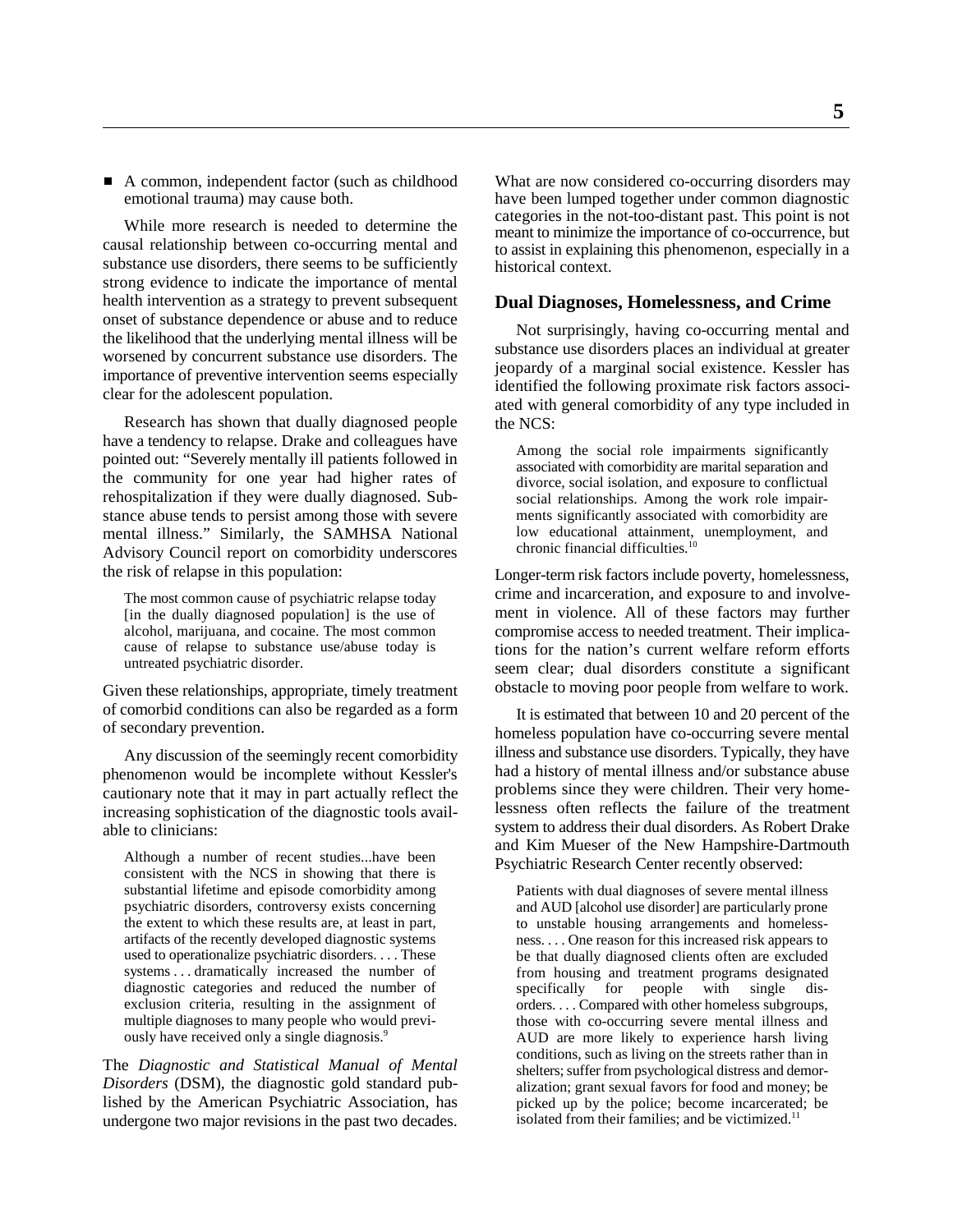people, their poor access to health care of any kind, and their inability to afford public transportation, experts in personal involvement with illicit drugs is by definition the field maintain that it is especially important for this criminal activity. Further, by causing a decrease in population to be able to use mental health and substance social and functional status, co-occurring mental and abuse services which are at least provided in the same substance use disorders may predispose some individulocation—if not fully integrated. als to crime. It is estimated that more than one million

On March 5, 1998, the front page of the *New York Times* featured an article by Fox Butterfield entitled, "Prisons Replace Hospitals for the Nation's Mentally Ill." The reporter described the Los Angeles County Jail as "by default . . . the nation's largest mental institution . . . [with] 1,500 to 1,700 inmates who are severely mentally ill, most of them detained on minor charges, essentially for being public nuisances."

This is the latest evidence of a phenomenon described by Bert Pepper, M.D., and Hilary Ryglewicz in the following terms: "As psychiatric beds have decreased, prison beds have increased, and the problem of social control of mentally ill people has thereby been transferred to the criminal justice system by transinstitutionalization."<sup> $12$ </sup> The number of public psychiatric beds in the country (primarily in state and county mental hospitals) dropped from 559,000 in 1955 to 69,000 in 1995, largely as a result of deinstitutionalization. Over the past 25 years, the nation has greatly expanded its prison and jail capacity; the number of those incarcerated has jumped about tenfold—from 200,000 in 1972 to an estimated 2 million in 1995.

The population of the country has grown by 100 million in the past 40 years. Thus, the number of public psychiatric beds per 1,000 population has declined sharply, while the number of prison beds per 1,000 has soared. As one system has expanded, the other has shrunk. New York, a state with only 5,800 adult patients in its public mental hospitals, has an estimated 6,000 state prison inmates with serious mental disorders.

Butterfield's article adds the following perspective:

With voters willing to spend freely to fight rising crime rates, states were building more jails and prisons. Jails became the only institutions left open to the mentally ill 24 hours a day. . . . In many states, so many public hospitals have closed, or the laws regulating admission to hospitals have been made so tight, that sometimes the only way to get care is to be arrested. Resources are especially scarce for juveniles.

All of this has occurred against a backdrop of tougher law enforcement intervention against the use and sale of illicit drugs.

Given the transience of dually diagnosed homeless Each of these developments has important implica-<br>pple, their poor access to health care of any kind, and tions for the dually diagnosed population. Any direct prisoners in the United States—over half of the incarcerated population—have dual mental illness and substance use disorders.<sup>13</sup> In light of this, effective diagnosis and treatment of dual disorders can be seen as a crime prevention as well as a public health strategy.

> Providing effective treatment to prison and jail inmates with dual disorders would seem to make sense, if for no other reason than that most will eventually return to the community and the likelihood of their recidivism without treatment is high. Yet the lack of any behavioral health treatment for most of the nation's incarcerated population—much less integrated treatment for dually diagnosed inmates—has been well documented. For example, the Center for Substance Abuse Treatment has reported: "Less than 10 percent of Federal inmates who are addicted have treatment available to them, despite the fact that research over the past decade confirms that intensive prison treatment programs can reduce recidivism by half after release."14

#### **Factors Contributing to Increased Comorbidity**

Over the past several decades, a number of social and economic developments have combined to create an environment that seems to have increased people's susceptibility to the co-occurrence of mental illness and substance abuse. These phenomena include the growth in single-parent families, the increase in poverty among children, the decline in the number of unskilled and semi-skilled jobs, and the greater availability and acceptability of illicit drugs such as marijuana and cocaine.

The growth of the "drug culture" has had a profound impact on the expansion of this population, especially in a context where people who might formerly have been institutionalized now remain in the community. Youth exposure to drugs has been on the rise for some time now. In 1962, only 2 percent of those over 12 years old had ever used an illicit drug. By two decades later, almost half the adult population had at least experimented with an illicit substance. The age of first drug use is steadily declining to the point where even elementary school children need to be educated about drugs.<sup>15</sup>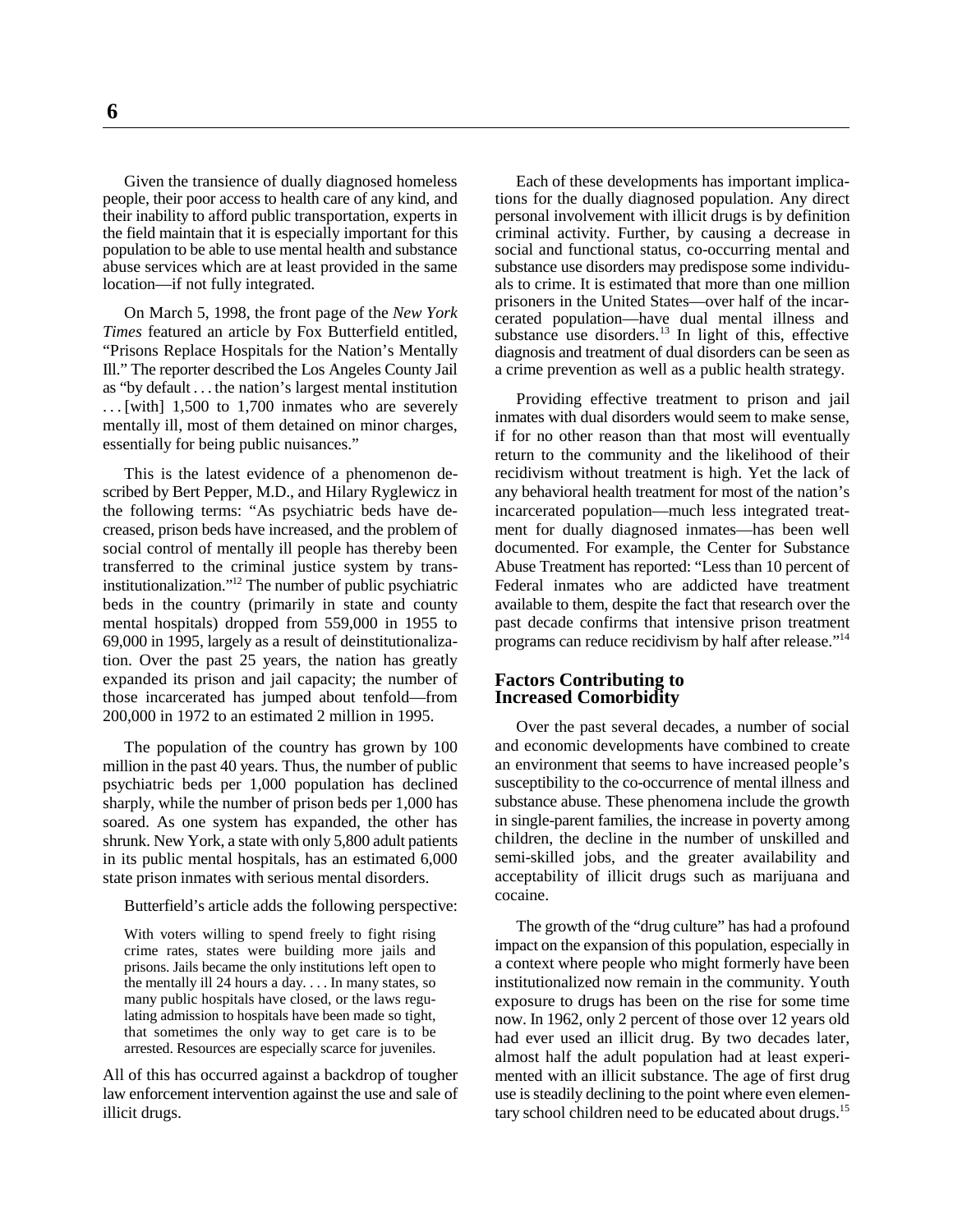Further complicating the situation is the frequency with which dual disorders go undetected by general practitioners as well as mental health and substance abuse specialists. When the co-occurring disorders are not detected, clinicians tend to provide inadequate or inappropriate treatment, further exacerbating the patient's condition. Drake and colleagues have described this tendency in mental health programs as follows:

Several factors account for the high rates of nondetection, including mental health clinicians' inattention to AOD [alcohol and other drug] abuse; patients' denial, minimization, or inability to perceive the relationships between AOD use and their medical and social problems; and the lack of reliable and valid detection methods for this population. Failure to detect AOD abuse in psychiatric settings can result in misdiagnosis; overtreatment of psychiatric syndromes with medications; neglect of appropriate interventions, such as detoxification, AOD education, and AOD abuse counseling; and inappropriate treatment planning.

One study gives particularly striking evidence of how insidiously factors conspire to inhibit the diagnosis of co-occurring disorders. Fifty-six consecutive people admitted to a psychiatric hospital were tracked, of whom 62 percent had positive urine tests for at least one abused drug. Admitting physicians failed to detect drug use in 66 percent of those with positive urinalyses frequently because they credited patient denials of drug involvement. Of the 26 patients with positive test results who denied their recent drug use, only one received a positive assessment for drugs by admitting physicians.16

Reformers have called for more aggressive diagnostic techniques to detect co-occurring disorders. In particular, they have recommended that clinicians routinely consider the possibility that patients presenting with either mental illness or substance abuse might have a co-occurring disorder.

### **IMPROVING TREATMENT**

Few dually diagnosed patients are able to receive integrated treatment from a single provider or provider group. As a result, they are often at the mercy of separate systems that are ill-suited to treating people with more than a single disorder. Moreover, they are often subject to the conflicting directions of mental health and substance abuse clinicians. Abstinence from all drugs—even psychotropic medications which are the basis of most modern psychiatric treatment regimens—is typically demanded by most substance abuse programs. On the other hand, many mental health programs are unwilling to accept patients with a history of alcoholism and/or drug abuse. Left to the mercies of these very disparate systems, it is no wonder that many dually diagnosed patients fall through the cracks.

The report of the SAMHSA National Advisory Council captures their dilemma well:

For those who have had treatment for both their substance-related and their mental disorder, most have had to go to two offices or agencies, and been sent back and forth: "We'll help you with your depression when you've been sober for six months." Or, "We'll be happy to enroll you in our alcoholism counseling program when you have had six months free of suicide attempts and are off medication."

Most experts concur that only *integrated* treatment will ultimately prove cost-effective in the treatment of those with co-occurring mental and substance use disorders. The SAMHSA Advisory Council report suggests the following definition of integrated treatment: "the simultaneous treatment of all disorders by an appropriately dually-trained clinician, or a unified treatment team whose members are competent to treat both the substance-related and the mental health disorders."

Integration of treatment seems to promise reduced hospitalization and concomitant expenses, decreased substance abuse and more rapid recovery, and other basic improvements in quality of patient life, such as improved residential stability. Yet, as documented in a 1995 report issued by DHHS Office of Inspector General, such programs are quite rare: "Few receive integrated treatment in a single setting, yet without it, response to treatment is likely to be poor."<sup>17</sup> More typically, the burden of integrating treatment falls on individual patients themselves, who are shunted between programs with quite disparate treatment philosophies and bear the costs of trying to make sense of their often conflicting directions.

Both professional and organizational rivalries and jealousies often conspire to add to the difficulties faced by individuals with dual disorders. Mental health professionals are typically trained in the disciplines of psychiatry, psychology, or social work, while substance abuse counselors are often former substance abusers themselves, and their training is based on the experience and self-help philosophy of Alcoholics Anonymous and/or Narcotics Anonymous. Most professionals in each field have been trained to work only with individuals having a single disorder; reformers underscore the need for cross-training of professionals in each field to improve services to patients with dual diagnoses.

Moreover, state mental health and substance abuse agencies are usually autonomous from each other and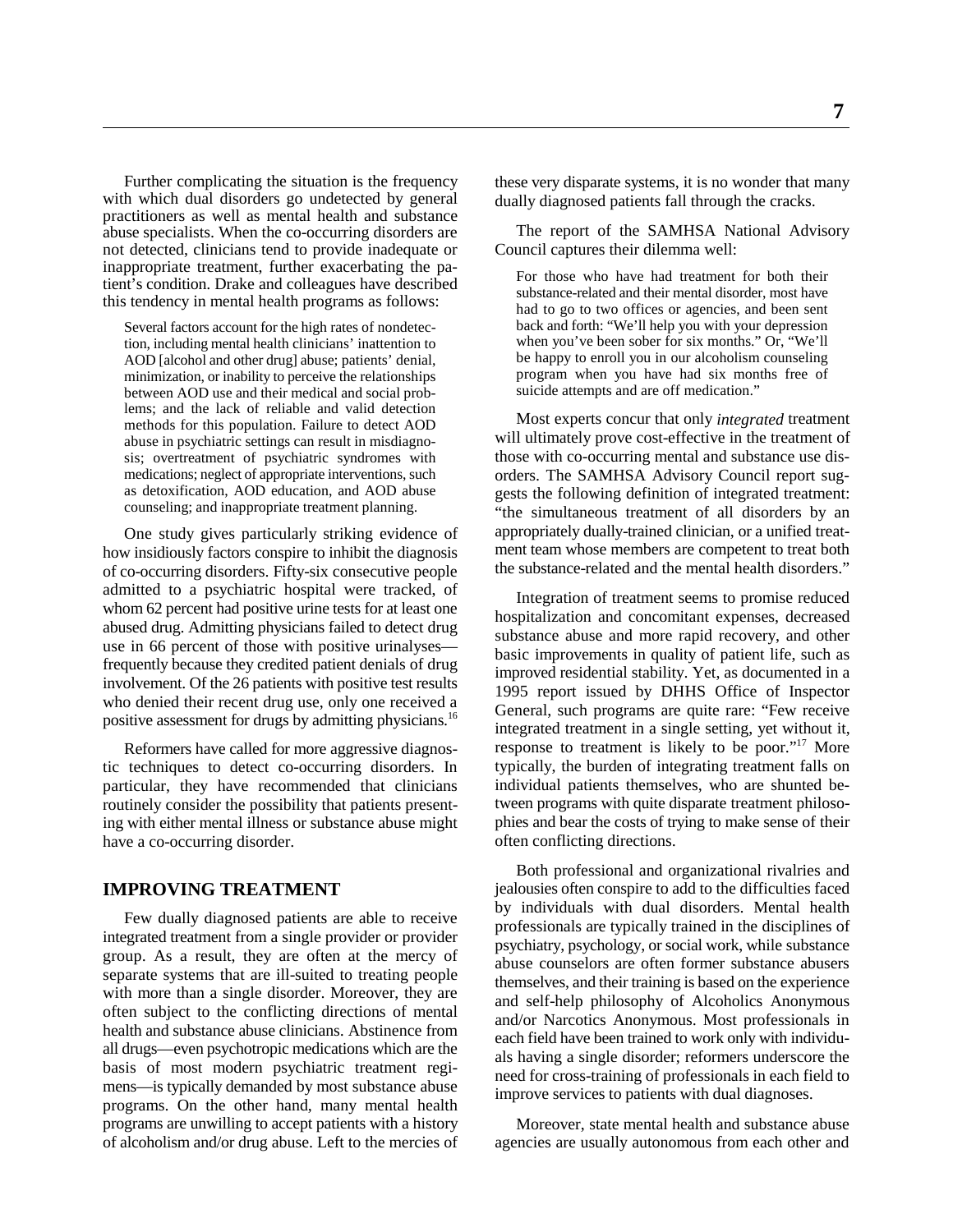often fall victim to turf wars. Even when placed within the same "umbrella" human services agency, their programs and policies are often poorly coordinated. Some states, such as California, have made signal progress in overcoming bureaucratic inertia, categorical funding constraints, and other obstacles to integrated programming for the dually diagnosed.

#### **THE FORUM SESSION**

The report on co-occurring disorders by the SAMHSA National Advisory Council suggests the following national strategy:

To improve prevention, treatment, and rehabilitation services for the several million individuals with, or at risk of developing, co-occurring substance-related and mental health disorders. . . . By providing guidance toward specific outcome domains, such as reduced drug use, increased mental health stability, greater housing stability, improved health status, less involvement in the juvenile and adult criminal justice system. a higher quality of life, and higher rates of employment, implementation of the national strategy will be of maximum value to the nation.

The Forum session will examine the political feasibility of this strategy in the context of the many barriers to integrated treatment, including professional and organizational rivalries and the seeming intractability of professional practice to government influence. The role of SAMHSA and state mental health and substance abuse agencies as catalysts for change will also be discussed.

Among the issues to be considered are the following:

- What are the major gaps in our knowledge base about those with co-occurring mental illness and substance abuse? Can government and foundations jointly underwrite the necessary research to address these questions? Do additional data bases besides the NCS and ECA need to be developed?
- What can be done to assure that dual disorders are better identified and diagnosed?
- How can people with mental disorders—especially adolescents—be prevented from developing substance abuse disorders?
- What sort of intervention should be made to address the needs of the sizable number of prison and jail inmates with co-occurring disorders?
- What strategies should be pursued to meet the treatment needs of homeless people with dual disorders?
- What are the pros and cons of single-purpose public substance abuse and mental health agencies? Of funding programs restricted to mental health or substance abuse services?
- What role can and should government play in fostering integrated treatment? What can government do to reduce the professional and organizational barriers to integration?
- Should the current SAMHSA mental health and substance abuse block grants allow for commingling of funds for programs for those with co-occurring mental health and substance abuse services?
- Should the organization of SAMHSA take more formal recognition of the phenomenon of co-occurring disorders? Can the Office of the Administrator effectively mobilize the resources and coordinate the programs of the separate Centers for Mental Health Services, Substance Abuse Treatment, and Substance Abuse Prevention to address the needs of the dually diagnosed?

#### **Speakers**

**Bert Pepper, M.D.**, executive director of the Information Exchange, Inc., in New City, New York, will begin the meeting with an overview of co-occurring mental illness and substance abuse disorders. He will also present the findings included in the SAMHSA National Advisory Council report, which he wrote. Dr. Pepper has been director of the Consultation Service of the American Psychiatric Association since 1984 and has engaged in the private practice of psychiatry since 1962. From 1975 to 1988, he served as director of the Rockland County (New York) Mental Health Center and commissioner of community services. Prior to that, he served for three years as Maryland state commissioner of mental hygiene and for four years as associate commissioner of the New York State Department of Mental Hygiene. Dr. Pepper received his medical education at the New York University School of Medicine, served his internship at the U.S. Public Health Service Hospital in Staten Island, and completed his psychiatric residency at New York State Psychiatric Institute and Rockland State Hospital, where he also served as senior psychiatrist.

**Darren Skinner, M.S.W., C.S.W., C.A.S.A.C.**, social worker and chemical dependency counselor at Staten Island University Hospital, will follow and tell about his personal experience working with and living among people who are dually diagnosed. He will also describe the unique program of Harbor House, which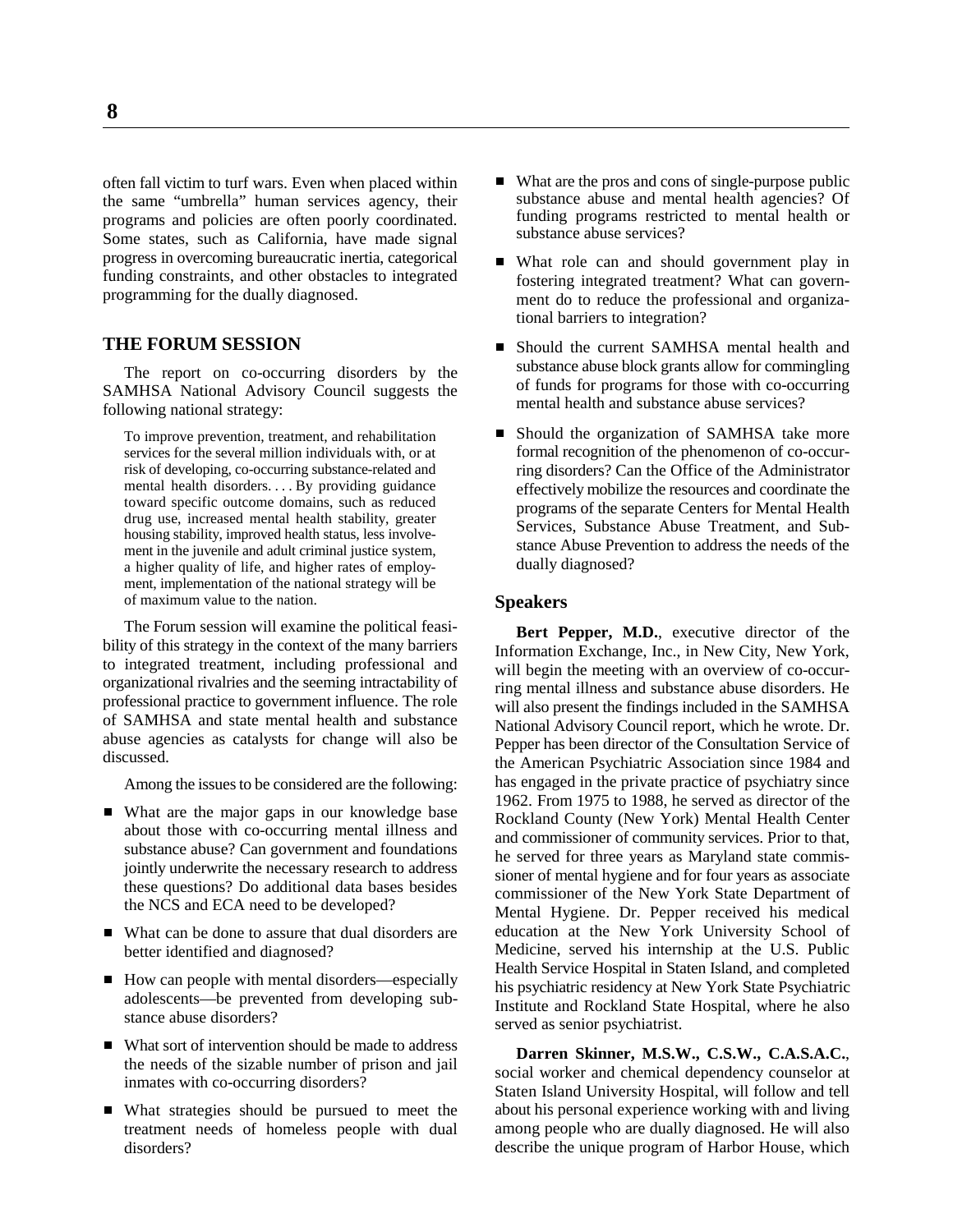Next, **Arthur Cox, D.S.W., L.C.S.W.**, program director of the Florida Center for Addictions and Dual Disorders, will describe his 50-bed residential treatment program for people with co-occurring mental illness and substance abuse disorders. He will focus on what it means to provide integrated treatment as well as the cost-effectiveness of such treatment. Dr. Cox is also CEO of the Mid-Florida Center for Mental Health and Substance Abuse Services, Inc., a consulting organization specializing in dual disorders. Previously, he served as superintendent of Florida's first and only JCAHO-accredited mental health institution, the Florida Addictions Treatment Center. He has also served as **ENDNOTES** interim superintendent of a mental health center in Boston and as dean of two schools of social work. Dr. Cox received his D.S.W. from Columbia University.

**Stephen Mayberg, Ph.D.**, director of the California Department of Mental Health, will follow with a description of the challenges he faces as director of the largest state mental health agency in the nation in serving dually diagnosed patients and the steps California has taken to provide innovative services in this area. He will also tell about his recent experience negotiating with SAMHSA to secure approval to fund integrated services to dually diagnosed patients from the separate federal mental health and substance abuse block grants. Appointed to his current position in February 1993, Dr. Mayberg has responsibility for a budget of almost \$2 billion as well as nearly 7,500 employees. Previously, he served as director of the Yolo County Mental Health program. Throughout his public service career, he has continued to provide clinical services. Dr. Mayberg received his doctorate in clinical psychology from the University of Minnesota, completed his internship at the University of California, Davis, and has worked in the California mental health system since that time.

**Kevin Hennessy, Ph.D.**, health policy analyst in the Office of the Assistant Secretary for Planning and Evaluation (ASPE), DHHS, will conclude with a discussion of the public policy issues that arise from serving people with dual diagnoses as well as an analysis of the role of SAMHSA in serving this population. His work with ASPE focuses on issues of mental

provides integrated services to dually diagnosed home- health, disability policy, and research. He also serves as less people. Mr. Skinner has over eight years of experi- policy liaison between the Office of the Secretary and ence in the field of mental health and substance abuse SAMHSA. Prior to joining DHHS, he served as directreatment and serves as an independent training consul- tor of psychological services at a private psychiatric tant with the Information Exchange, Inc. An adjunct hospital in New Orleans. A licensed psychologist in professor at Audrey Cohen College in New York City, Maryland, he maintains a small outpatient psychology he received the 1995 Certified Addiction Counselor of practice. He received both a doctorate in clinical the Year Award for the New York City region. psychology and a master's degree in public policy from the University of Rochester.

> *Special thanks for helpful comments on this issue brief to Kevin Hennessy, Ph.D.; Mary Knipmeyer, Ph.D.; Bert Pepper, M.D.; Clark Ross, D.P.A.; and Max Schneier, J.D. Wherever possible, the brief has accommodated their input. Nonetheless, none of them is responsible for the final content.*

1. The terms used to describe this population have changed over time. In the mid-1980s, they were known by the acronyms "MICA" (mentally ill chemical abuser) or "CAMI" (chemically abusing mentally ill). At the end of that decade, the terms "dual diagnoses" and "dual disorder" were in common usage. By the mid-1990s, it was recognized that "comorbidity" or "co-occurring mental health and substancerelated disorders" were more accurate descriptors, given the fact that more than one mental disorder can accompany alcoholism and/or abuse of illicit drugs. However, in this issue brief, the terms "dual diagnoses" and "dual disorder" are employed because they are in more common usage and connote the duality or separation between the worlds of mental health and substance abuse diagnosis and treatment.

2. Darrel A. Regier, Mary E. Farmer, Donald S. Rae, Ben Z. Locke, Samuel J. Keith, Lewis L. Judd, and Frederick K. Goodwin, "Comorbidity of Mental Disorders with Alcohol and Other Drug Abuse," *Journal of the American Medical Association,* 264 (November 21, 1990), no. 19:2512.

3. Robert E. Drake, Kim T. Mueser, Robin E. Clark, and Michael A. Wallach, "The Course, Treatment, and Outcome of Substance Disorder in Persons with Severe Mental Illness," *American Journal of Orthopsychiatry*, 66 (1996), no.1:45.

4. National Advisory Council, Substance Abuse and Mental Health Services Administration, U.S. Department of Health and Human Services, *Improving Services for Individuals at Risk of, or with, Co-Occurring Substance-Related and Mental Health Disorders*, a SAMHSA Conference Report and National Strategy, Washington, D.C., April 1998.

5. Regier et al., "Comorbidity of Mental Disorders," 2511- 2518.